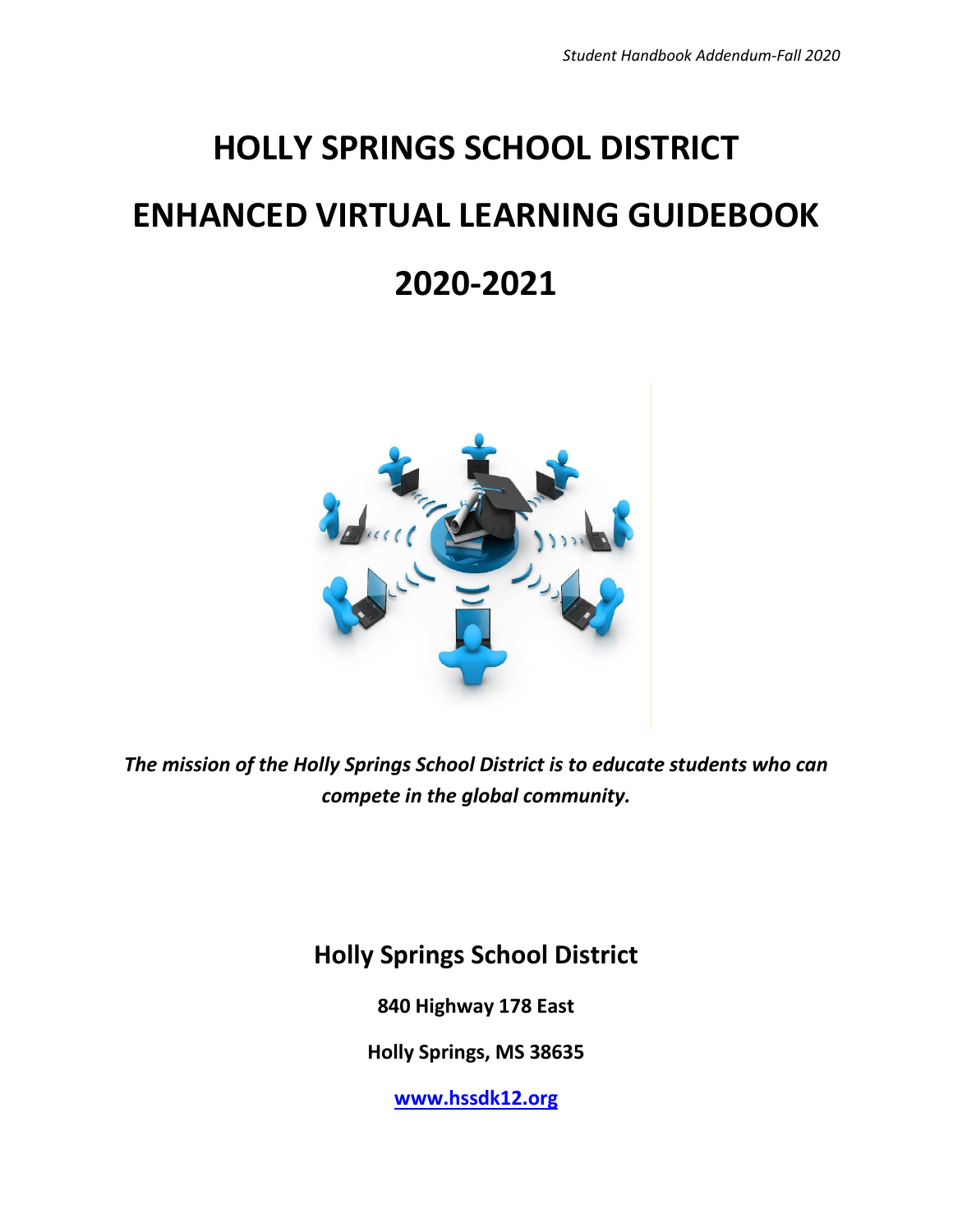

### **TABLE OF CONTENTS**

| Superintendent's Message                           |    |
|----------------------------------------------------|----|
| <b>Virtual Learning Requirement</b>                |    |
| <b>Attendance and Log-in Requirements</b>          |    |
| <b>Dress Code</b>                                  | 4  |
| <b>Virtual Background</b>                          | 4  |
| <b>Promotion and Retention</b>                     |    |
| <b>Graduation Requirements</b>                     | 5  |
| Grading                                            | 5  |
| <b>Testing</b>                                     | 5  |
| <b>Opt-Out Procedures</b>                          | 5  |
| <b>School Meals</b>                                | 5  |
| <b>Elective Courses</b>                            | 5  |
| <b>Electronics</b>                                 | 5  |
| <b>Discipline</b>                                  | b  |
| <b>Acceptable Use &amp; Internet Safety Policy</b> | 8  |
| <b>Resources and Websites</b>                      | 9  |
| <b>School Calendar</b>                             | 10 |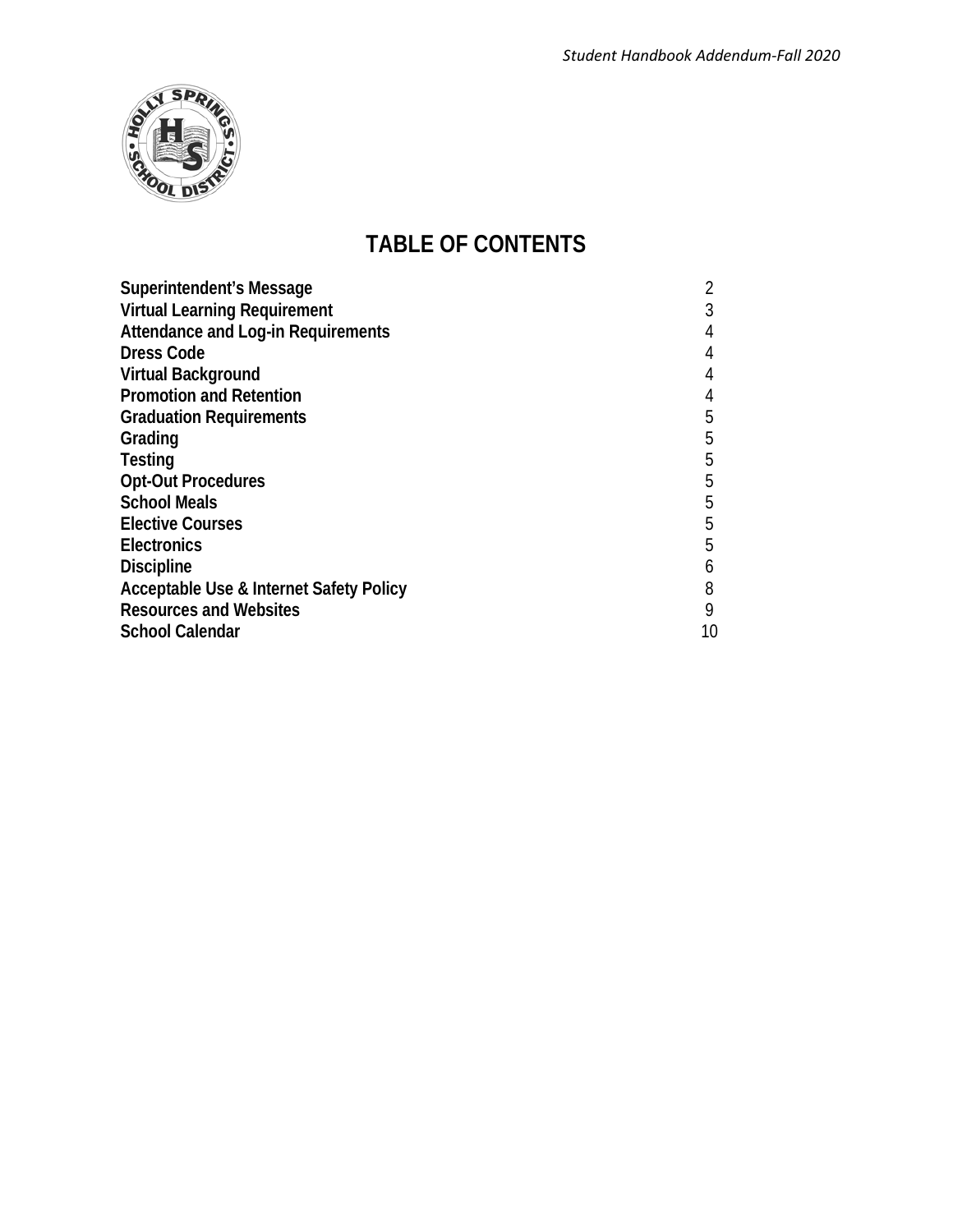

#### **A MESSAGE FROM THE SUPERINTENDENT**

Like all school districts in the nation, Holly Springs School District is developing a plan to reopen and restart our schools.

Considerations for reopening the schools included the following:

- **Maintaining the safety of students and staff as it relates to the coronavirus**
- **Providing instructional support to ensure students continue to learn to prevent major learning gaps**
- **Providing social and emotional supports that many of our students receive at school**
- **Continuing to support our parents so that that they will not have to take on the burden of educating our students during these difficult times**

On June 25, 2020, the Holly Springs School Board approved a **Hybrid Model** for the beginning of the school year as part of a comprehensive reopening plan. A Hybrid model is where students come to school to receive face-to-face instruction some days during the week and participate in virtual instruction from home the other days. The district also gave parents who did not feel comfortable sending their child to school the opportunity to participate in an Enhanced Virtual Learning option where students could attend classes completely virtual.

On August 5, 2020, based on statements from Dr. Thomas Dobbs, State Health Officer for the Mississippi Department of Health; The Mississippi Chapter of the American Academy of Pediatrics (MS-AAP); and the Mississippi State Medical Association (MSMA) advocating the delay of face-to-face instruction until at least September, the district made the decision to go completely virtual until September 8, 2020 with continuous monitoring weekly to determine trends and situations related to COVID-19. The district plans to implement both the Hybrid and Enhanced Virtual Model beginning September 8, 2020.

The district understands the challenges associated with impact of COVID-19 on families and the community and weighed all options to determine the best approach in each case for the safety, health and well-being of students, staff, and ultimately the families that our children will go home to at the end of the school day. The district is also fully committed to providing as much support as possible to students and families during this uncertain and challenging time.

This Enhanced Virtual Guidebook is designed to help parents and students understand the requirements associated with the Enhanced Virtual Learning Model.

Irene Walton Turnage, Superintendent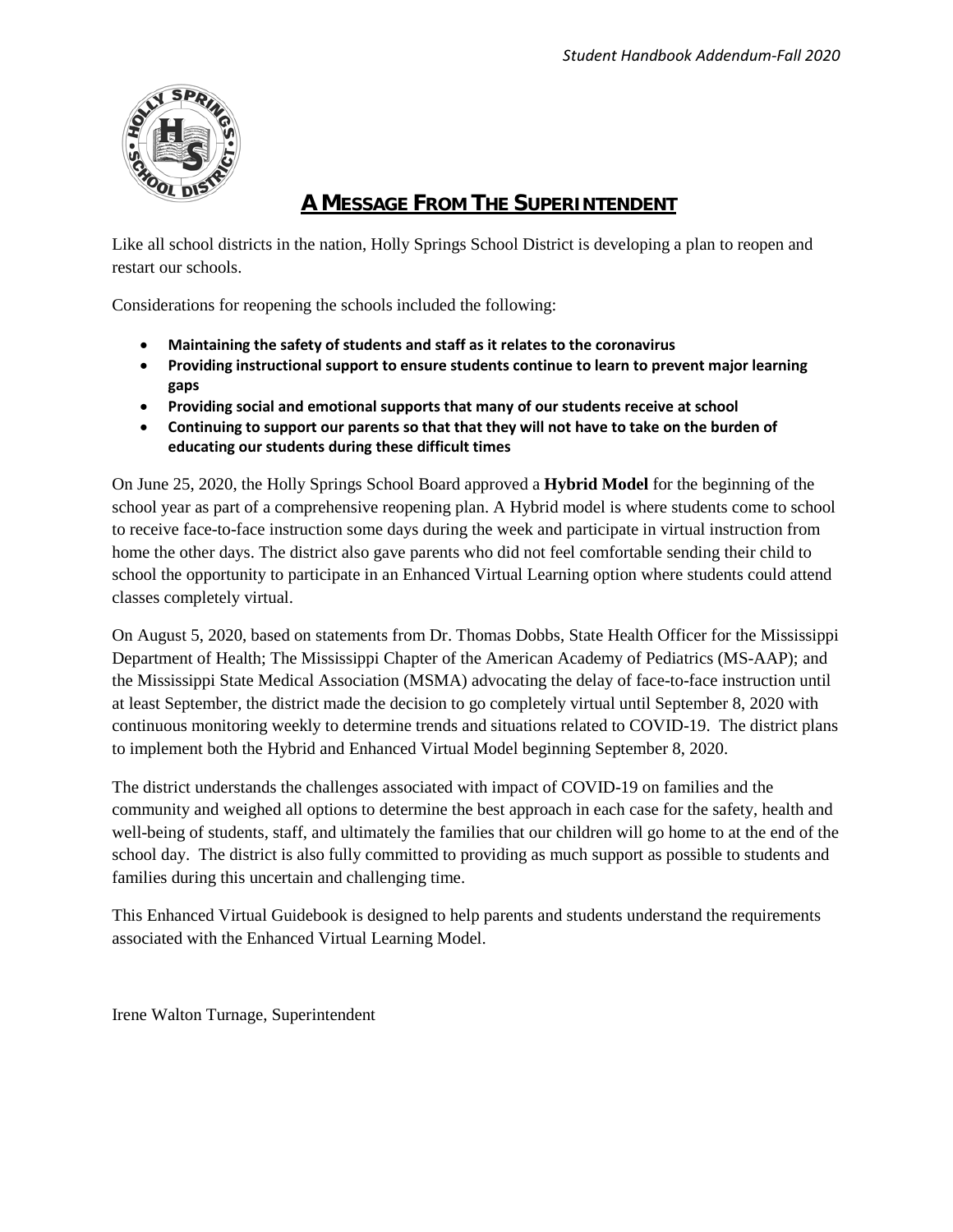## **Virtual Learning – A Partnership**

A partnership between the school staff, parents and students must exist for students to be successful in any learning model but especially in a virtual learning model. Each group must take responsibility and do their part for the student to be successful.

#### **Teacher Responsibility in Enhanced Virtual Learning:**

- Be committed to ensuring all students learn regardless of the program or challenges
- Be prepared, plan and provide relevant grade level assignments daily to increase student achievement
- Provide and support interventions to help increase student achievement and growth
- Support student learning and provide feedback on a regular basis including grading assignments within the guidelines set forth by the district

#### **Student Responsibility in Enhanced Virtual Learning:**

- Be committed to the virtual learning process; work hard during independent activities or assignments; and work to be self-motivated
- Log on daily and on time
- Be prepared to learn
- During the lesson, interact and engage during the entire class period by joining with video for the **entire** class
- Complete all assignments within the timeline given by teacher
- Ask for help and support when there are questions or additional support is needed
- Work hard to meet all promotion standards

#### **Parents Responsibility in Enhanced Virtual Learning:**

- Be committed to the virtual process by continuously monitoring student progress, assignments and grades to ensure success
- Ensure student has adequate internet access from home or a support location
- Ensure student success by providing adequate locations for virtual learning; ensuring the students stays on schedule during both direct instruction and virtual days; and emphasizing to the student that all assignments and work must be completed.
- Check assignments and grades regularly and contact teacher for support or when assistance is needed.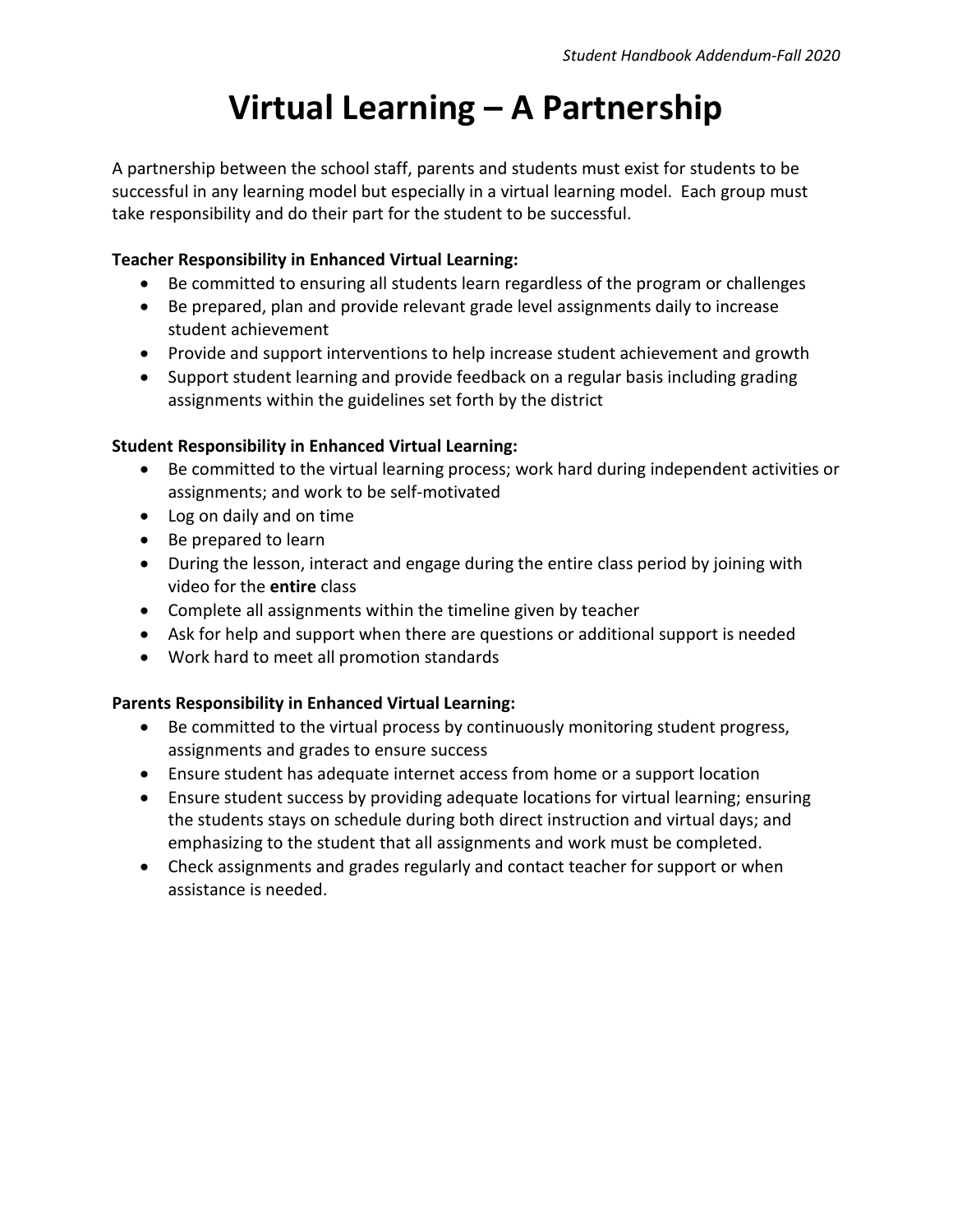### **HSSD Virtual Learning Model**

#### **Foundational Requirements:**

- **Students must have access to adequate internet service.**
- **Students participating in the virtual learning program will participate in the same academic calendar as students participating in the Hybrid Model. The calendar is attached at the end of the guidebook.**
- **All policies and procedures outlined in the student handbook will apply to virtual learning when possible.**

#### **Attendance and Log-in Requirements:**

- Attendance will be taken every day in accordance with the Mississippi Department of Education's attendance guidelines. For students to be counted present, they will have to be present for the entire class. Students will be required to join classes with video on so that they can actively participate in classes and be fully engaged. **Students will not get credit for attendance if the video is not on for the entire class.**
- Students will be required to log-in for each class. A link will be provided for each class if the students rotate from one class to another. The links for specific classes will be located on the teacher's website.

#### **Dress Code:**

• Students participating in the Enhanced Virtual Program will be required to wear their uniform shirt and dress in a manner that is appropriate for school; including refraining from inappropriate head dress or attire.

#### **Virtual Background:**

• The background for students must be appropriate and cannot contain material, language, or any type of inappropriate images.

#### **Promotion and Retention:**

- Students participating in the virtual learning program will be required to master all grade level curriculum and standards required for promotion.
- As part of the promotion goals, students in the virtual program will be required to complete the following:
	- o Obtain a 65 or higher grade in all subjects
	- o Master 80% of Essential Standards in All Academic Core Subjects
	- o Meet the standard for Grade Level Reading including fluency
	- o Meet the standard for Grade Level Math
	- o Meet district growth and intervention goal
	- o Read five (5) books each nine weeks necessary to experience reading growth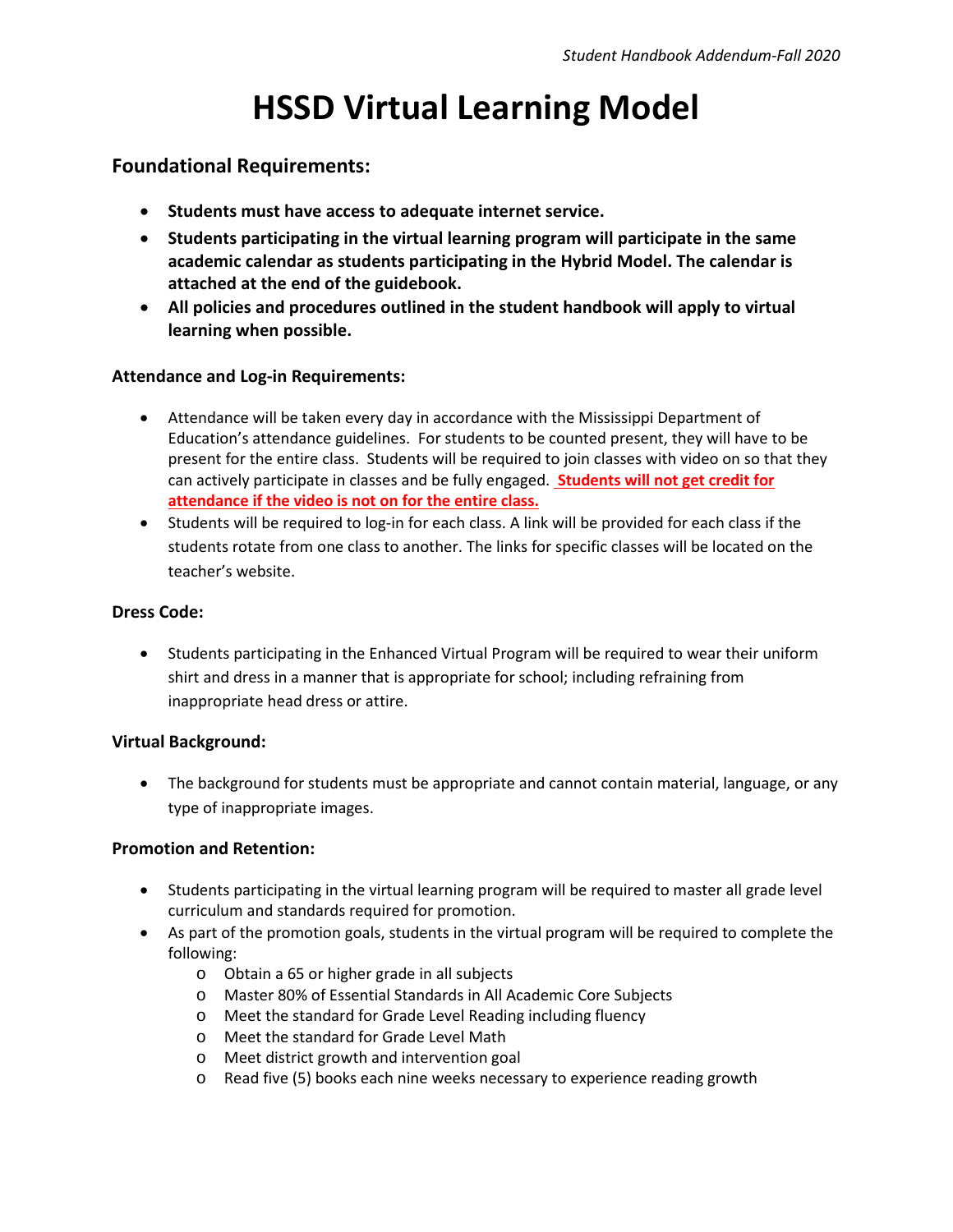#### **Graduation Requirements:**

• Students participating in the virtual learning program will be required to meet all graduation requirements as listed by the Mississippi Department of Education.

#### **Grading:**

- Students in virtual learning program will have to complete all assignments given by the teacher
- Most assignments will be submitted during the class period or the timeframe outlined by the teacher along with students who are physically in the class.
- All Holly Springs School District's Grading Policies outlined in the student handbook will apply to the virtual learning.
- Students in all program will be given zeros if assignments are not completed when due. Students timelines for submitting incomplete work is outlined in the student handbook. Students should have a legitimate reason for not completing assignments when due.

#### **Testing:**

• Students participating in the virtual learning program will still be required to take all district and state tests. Major assessments will require students participating in the virtual learning program to come to the school campus.

#### **Opt-Out Procedures**

• Since the district will be completely virtual until September 8, 2020, parents will decide at that time if students will complete  $1<sup>st</sup>$  Nine Weeks in the Hybrid or Virtual Model. Parents will not be able to change again during the first nine weeks.

#### **School Meals:**

• Meals will be available for students participating in the Virtual Learning Program. Please let the school staff know when registering your child for the virtual learning program that lunches deliveries will be needed.

#### **Elective Courses:**

• The schools plan to provide students access to all elective courses. However, the start of some courses may be delayed and some elective courses may not be available during the first nine weeks.

#### **Electronics, Video, or Recording:**

• Students participating in the virtual learning program must refrain from recording, videoing, photographing, or posting information about their class that could be in violation of the Holly Springs School District Acceptable Use and Internet Policy for Students.

#### **Discipline:**

• The discipline steps and ladder included in the student handbook will be used in all area of the virtual learning program.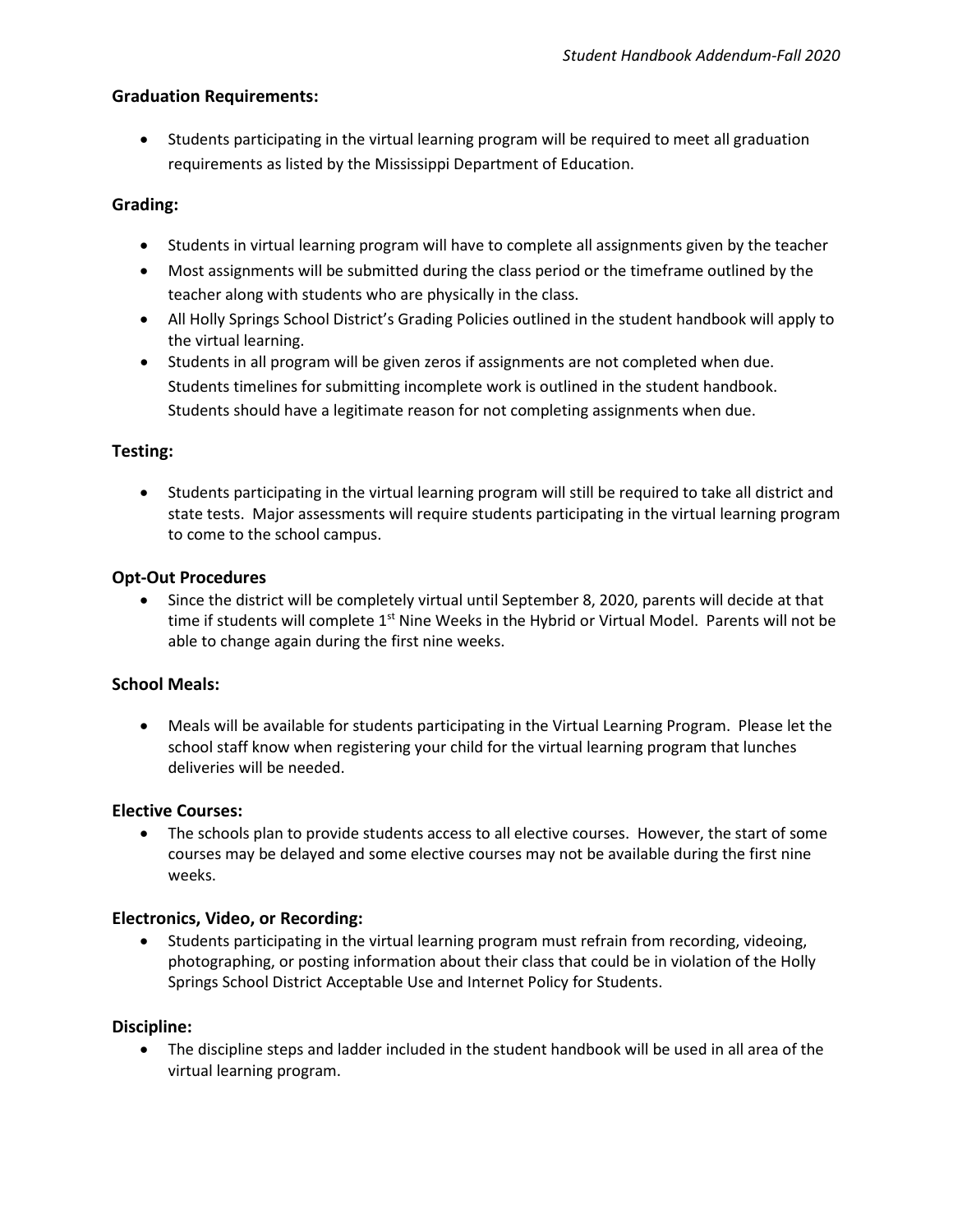## **ACCEPTABLE USE AND INTERNET SAFETY POLICY FOR STUDENTS**

#### **PURPOSE:**

Holly Springs School District provides all students access to the Internet, and also in some cases laptop computers, iPad, iPods, as a means to enhance their education. The purpose of this policy is to assure that students recognize the limitations that the school imposes on their use of these resources. In addition to this policy, the use of any school computers, including laptop computers, iPads, iPods, Smartphones, iPhones, or any other school device that may be connected through Holly Springs School District's network to the Internet also requires students to abide by the Holly Springs School District Computer Use Guidelines. During the course of the school year, additional rules regarding Internet safety may be added. If this occurs, any new rule will become a part of this policy.

TERMS OF THE ACCEPTABLE USE AND INTERNET SAFETY POLICY AND THE CHILDREN'S INTERNET PROTECTION ACT (CIPA)

Specifically, the student:

- Should use the resources available through the Internet and other electronic media to supplement material available through the classroom, media center or through any other resource provided by the school.
- Should adhere to guidelines each time the Internet is used at home and school.
- Should make available for inspection by an administrator or teacher upon request any messages or files sent or received at any Internet location.
- Should use appropriate language in all communications. The student should not use profanity or obscenity and should avoid offensive or inflammatory speech. The student should not participate in "Cyber Bullying" such as personal attacks and/or threats on/against anyone using these resources. The student should report to responsible school personnel any personal electronically transmitted attacks in any form made by others over the Internet or Local Area Network (LAN) observed while using school-owned technology.
- Should abide by copyright laws and should only download/import music or other files to a school-owned computer, including laptop that he/she is authorized or legally permitted to reproduce, or for which he/she has the copyright.
- Should use his or her real name in all educational activities that incorporate technology or the Internet (e.g., distance learning, online distance learning, etc.).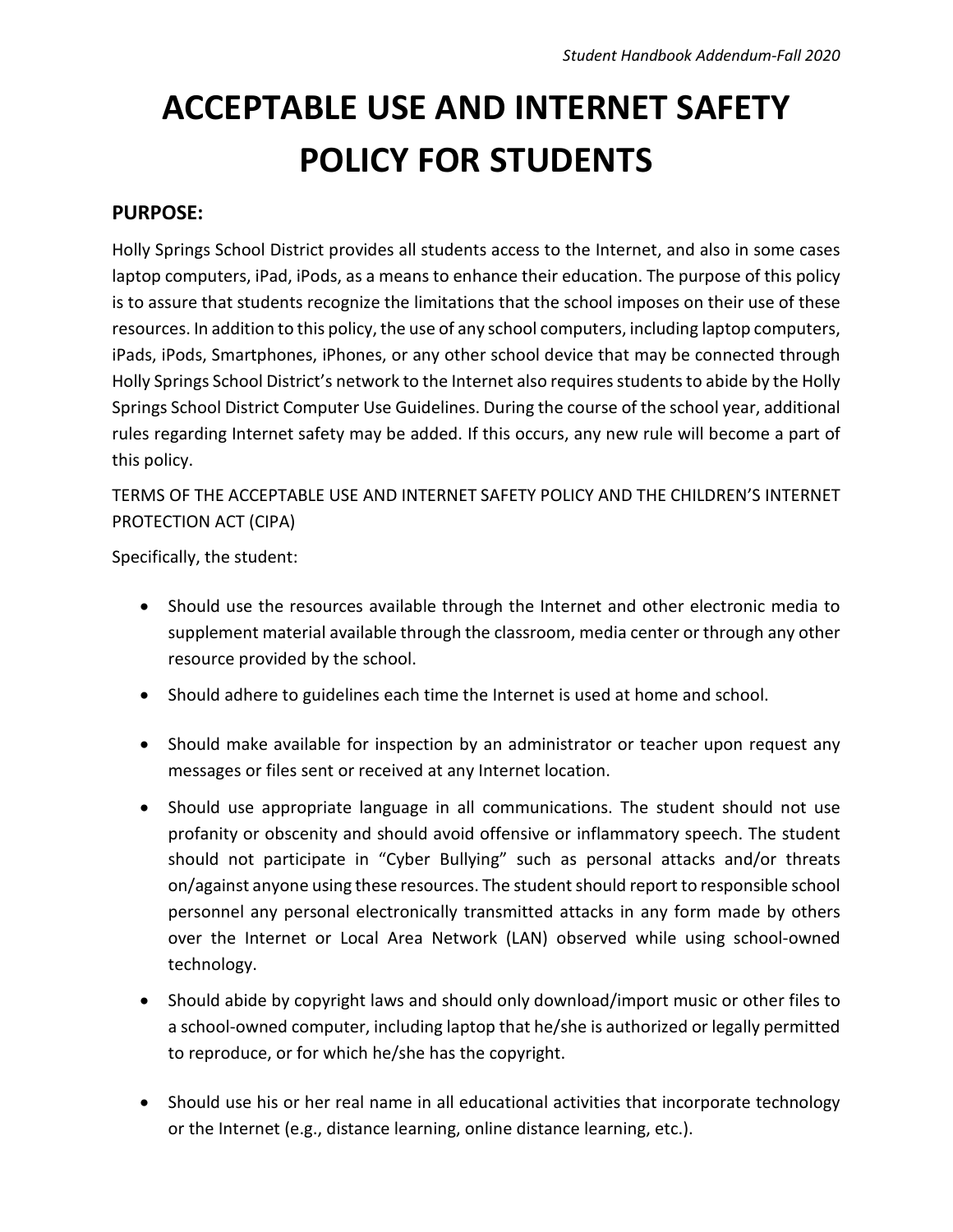- Should respect the privacy of others. The student should re-post (to make appear online again) communications only after obtaining the original author's prior consent.
- Should use technology for school-related purposes only during the instructional day.
- Should not make use of material (files) or attempt to locate material (files) that are unacceptable in a school setting. This includes, but is not limited to, pornographic, obscene, graphically violent, or vulgar images, sounds, music, language, video or other materials (files). The criteria for acceptability is demonstrated in the types of material made available to students by administrators, teachers, and the school media center. Specifically, all school owned computers should be free at all times of any pornographic, obscene, graphically violent, or vulgar images, sounds, music, language, video or other materials (files).
- Should not access or attempt to access instant messages, chat rooms, forums, e-mail, message boards, or host personal web pages, except school approved, teachersupervised filtered Internet communication, during the instructional day.
- Should not attempt to discover passwords or to control access to the Internet or the computer network.
- Should not change or attempt to change the configuration of the software that controls access to the Internet or any other electronic media.
- Should not download any programs, files, or games from the Internet or other sources that can be run or launched on the computer as a stand-alone program. These programs or files are sometimes called "executable files."
- Should not use this resource for any illegal activity. This includes, but is not limited to, tampering with computer hardware or software, unauthorized entry into computers, and vandalism or destruction of computer files.
- Should not knowingly introduce or knowingly allow the introduction of any computer virus to any HSSD computer.
- Should not connect a personal, non-school-district-owned desktop computer, laptop computer, wireless personal digital assistant (PDA), or any other network (wireless or directly plugged) device to any part of the HSSD network (local area network "LAN," wide area network "WAN," or metropolitan area network "MAN").
- Should not share passwords with anyone for any reason and should make every effort to keep all passwords secure and private.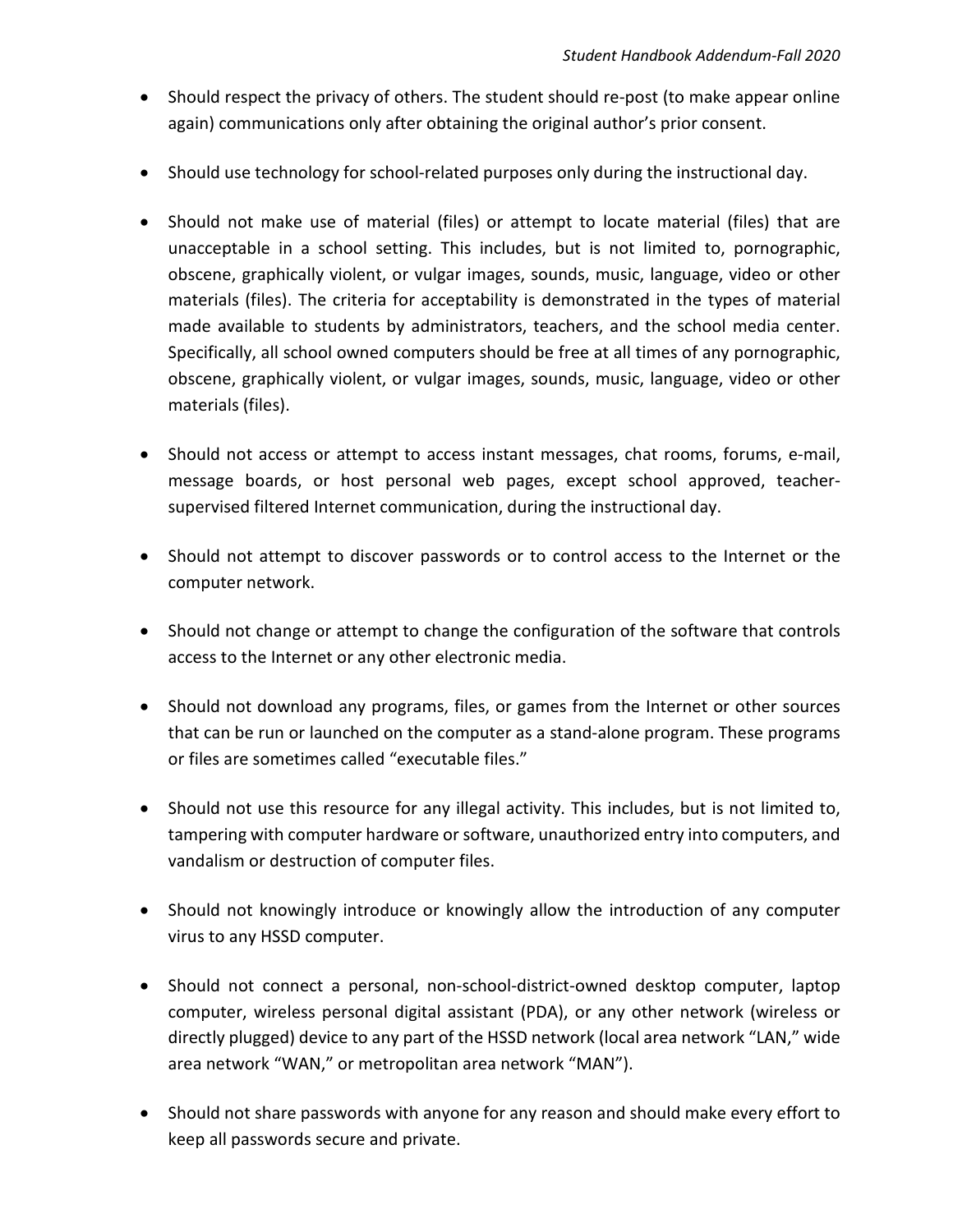- Should not play games, including Internet-based games, except school-approved, teacher-supervised educational games, during the instructional day.
- Should not download, upload, import or view files or websites that purport the use of illegal drugs, alcohol or illegal and/or violent behavior except school-approved, teachersupervised digital media.
- Should not bypass or attempt to bypass HSSD filtering software.
- Should not access or attempt to access any prohibited sites, such as myspace.com, facebook.com or similarities.
- Should not use the network system for soliciting or distributing information with the intent to harass, intimidate, or bully which can be described as Cyber Bullying.
- Students should not post chain letters or engage in "spamming" (that is sending an annoying or unnecessary message to multiple recipients).

I have read the Acceptable Use Policy. If my child follows the rules he or she may keep access to the network. If he or she does not follow the rules in the Student Acceptable Use Policy, I understand that my child's network access will be suspended and or other disciplinary actions. Additionally, I understand that my child must be in compliance with CIPA (Children's Internet Protect Act).

The specifications of the Acceptable Use policy will include the education of minors about appropriate online behavior, including interacting with other individuals on social networking sites and in chat rooms, and Cyberbullying awareness and response.

| Holly Springs School District Webpage     | https://www.hssdk12.org/                   |
|-------------------------------------------|--------------------------------------------|
| <b>Holly Springs Primary School</b>       | https://primary.hssdk12.org/               |
| Holly Springs Intermediate School         | https://intermediate.hssdk12.org/          |
| Holly Springs Jr. High School             | https://juniorhigh.hssdk12.org/            |
| Holly Springs High School                 | https://high.hssdk12.org/                  |
| Holly Springs Career and Technical School | https://ctc.hssdk12.org/                   |
| PowerSchool                               | https://powerschool.hssd.k12.ms.us/public/ |

#### **Helpful Website and Resources:**

**Note: While virtual learning is an option for students, it is not equitable to the traditional classroom setting.**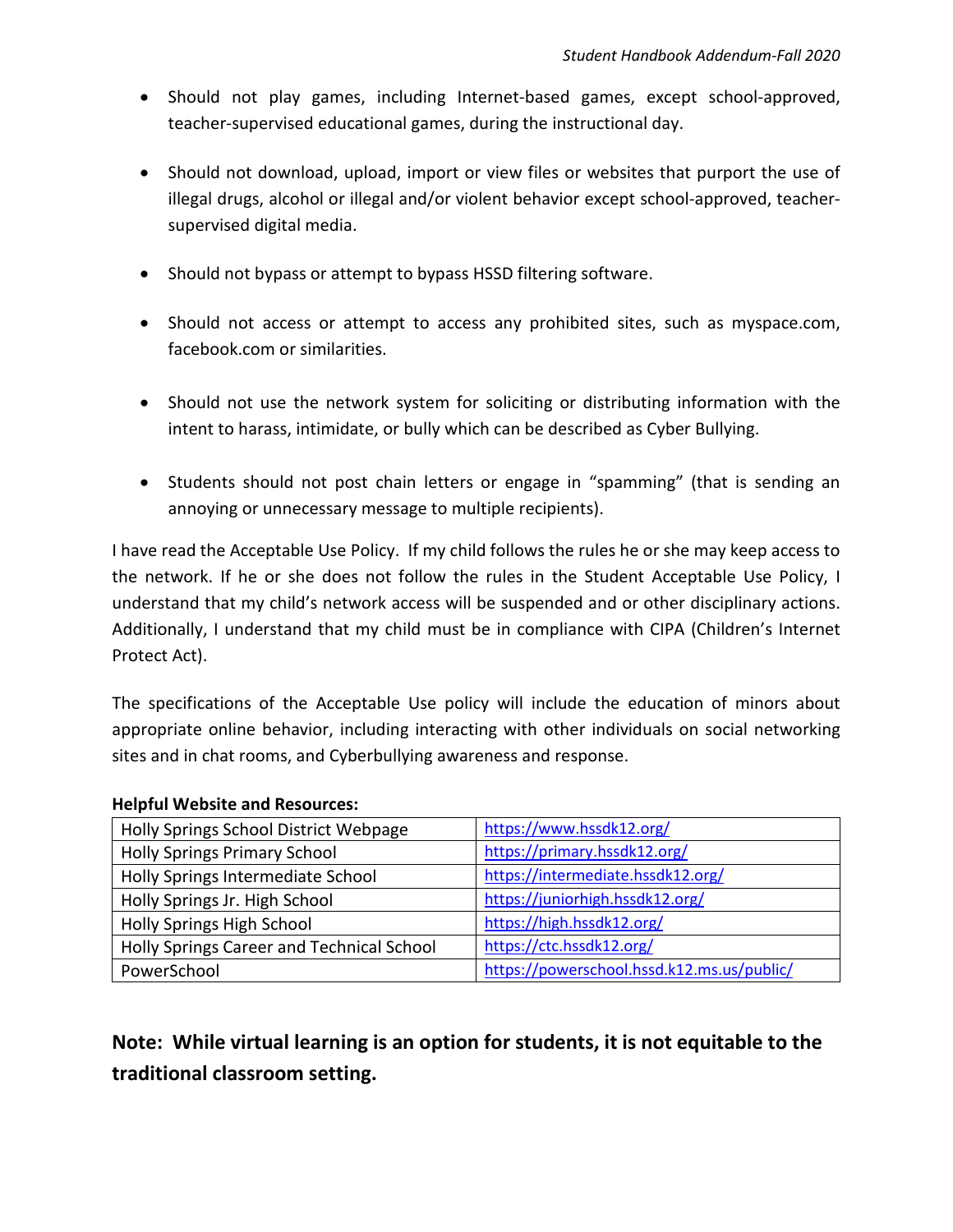

**JULY 29–31, 2020 AUGUST 4, 2020 AUGUST 4–5, 2020 AUGUST 6, 2020**

**SEPTEMBER 7, 2020 SEPTEMBER 16, 2020**

**OCTOBER 5–9, 2020 OCTOBER 12, 2020 OCTOBER 13, 2020 OCTOBER 21, 2020**

**NOVEMBER 11, 2020 NOVEMBER 23–27, 2020**

**DECEMBER 17-23, 2020 DECEMBER 23, 2020 DECEMBER 24, 2020 – JANUARY 6, 2021**

**JANUARY 7-8, 2021 JANUARY 11, 2021 JANUARY 18, 2021 JANUARY 20, 2021**

**FEBRUARY 10, 2021 FEBRUARY 15, 2021**

**MARCH 1–5, 2021 MARCH 8–12, 2021 MARCH 15, 2021 MARCH 16, 2021 MARCH 24, 2021**

**APRIL 2, 2021 APRIL 5, 2021 APRIL 14, 2021**

**MAY 20–26, 2021 MAY 22, 2021 MAY 26, 2021 MAY 27, 2021 MAY 31, 2021**

 **FIRST SEMESTER: SECOND SEMESTER: STUDENT DAYS – 92 STUDENT DAYS – 88 FACULTY DAYS – 95 FACULTY DAYS – 92**

**HOLLY SPRINGS SCHOOL DISTRICT** 

**DISTRICT CALENDAR 2020-2021** BOARD APPROVED: APRIL 14, 2020

**NEW TEACHER ACADEMY TEACHERS' FIRST DAY TEACHER ACADEMY STUDENTS' FIRST DAY**

**LABOR DAY HOLIDAY PROGRESS REPORTS**

**FIRST NINE WEEKS EXAMS FALL BREAK PROFESSIONAL DEVELOPMENT DAY/FALL BREAK STUDENTS PARENT/TEACHER CONFERENCES (3:30 – 6:30 PM) REPORT CARDS**

**PROGRESS REPORTS THANKSGIVING HOLIDAYS**

**SECOND NINE WEEKS/FIRST SEMESTER EXAMS 60% DAY CHRISTMAS/NEW YEAR'S HOLIDAYS**

**PROFESSIONAL DEVELOPMENT DAYS/STUDENT HOLIDAYS STUDENTS RETURN DR. MARTIN LUTHER KING, JR. HOLIDAY PARENT/TEACHER CONFERENCES (3:30 – 6:30 PM) REPORT CARDS**

**PROGRESS REPORTS PRESIDENTS DAY HOLIDAY (MAKE–UP DAY)**

**THIRD NINE WEEKS EXAMS SPRING BREAK PROFESSIONAL DEVELOPMENT DAY/STUDENT HOLIDAY (MAKE–UP DAY) STUDENTS RETURN PARENT/TEACHER CONFERENCES (3:30 – 6:30 PM) REPORT CARDS**

**GOOD FRIDAY HOLIDAY GOOD MONDAY HOLIDAY (MAKE–UP DAY) PROGRESS REPORTS**

**4TH NINE WEEKS/SECOND SEMESTER EXAMS GRADUATION STUDENTS' LAST DAY (60%) TEACHER WORK DAY (MAKE-UP DAY) MEMORIAL DAY HOLIDAY**

**\*The above calendar is subject to change for reasons of inclement weather conditions and/or state assessments. \***

**MAKE-UP DAYS due to inclement weather conditions and/or state assessments will be as follows: FEBRUARY 15, 2021 (PRESIDENT'S DAY HOLIDAY) MARCH 15, 2021 (PROFESSIONAL DEVELOPMENT DAY/STUDENT HOLIDAY) APRIL 5, 2021 (GOOD MONDAY HOLIDAY) MAY 27–28, 2021 (TEACHER WORK DAY + ONE)**